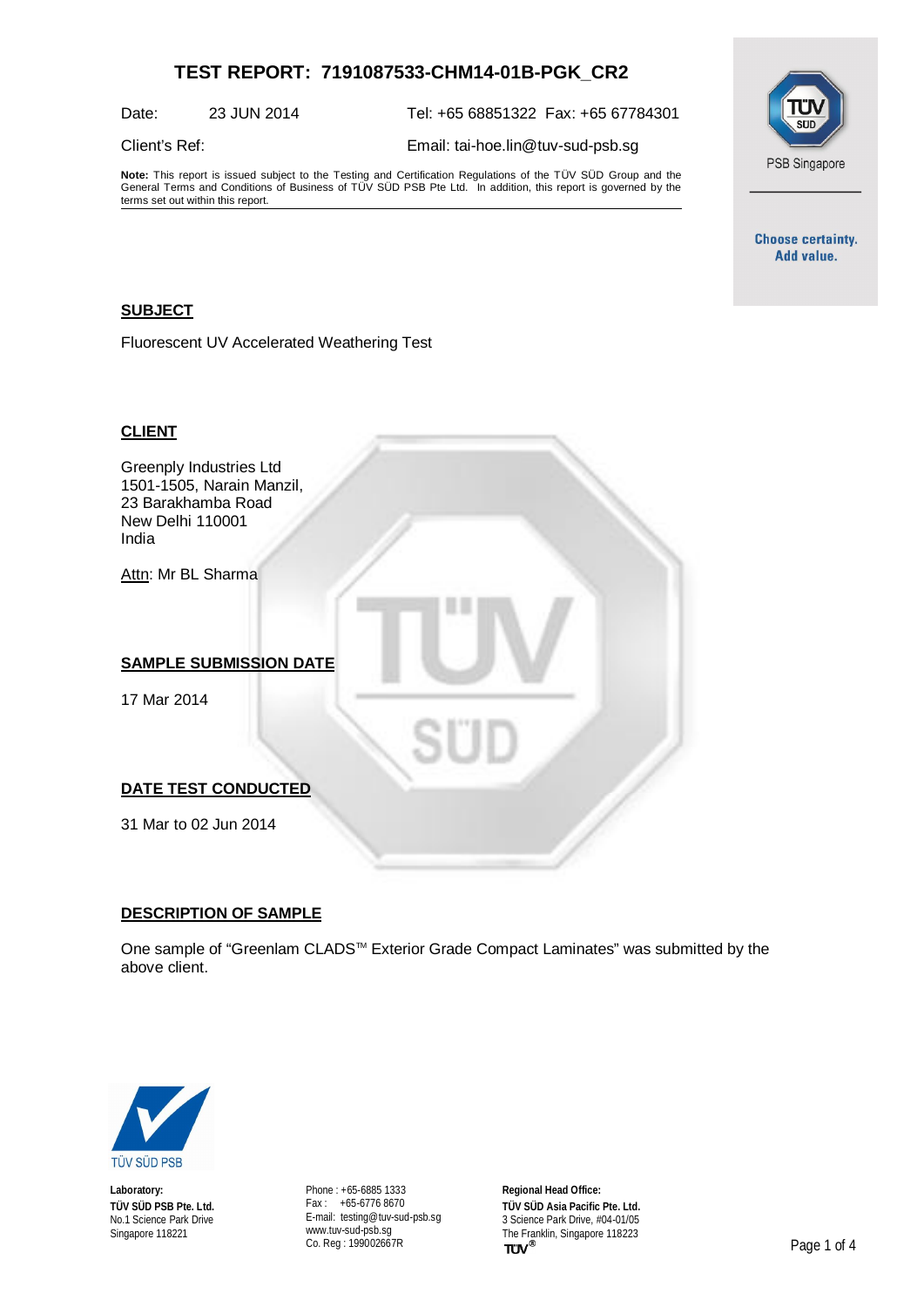

#### **METHOD OF TEST**

- 1. EN 438-2 : 2005 "High-pressure decorative laminates (HPL) - Sheets based on thermosetting resins (usually called Laminates) - Part 2 : Determination of properties" Clause 28 : Resistance to UV light (Exterior grade laminates)
- 2. BS EN ISO 4892-3 : 2000

"Plastics - Methods of exposure to laboratory light sources – Part 3: Fluorescent UV lamps"

|               |  | Operating Cycle : 4 hours UV lights at $60\pm3^{\circ}$ C followed by |
|---------------|--|-----------------------------------------------------------------------|
|               |  | 4 hours water condensation at 50±3°C without UV lights                |
| Light Source  |  | $\therefore$ Fluorescent UVB - 313                                    |
| Irradiance    |  | : $0.71 \text{ W/m}^2/\text{nm}$                                      |
| Test duration |  | $: 1.500$ hours                                                       |

#### 3. ISO 105-A02 : 1993

"Grey scale for change in colour (including half-steps)" The Grey Scale for assessing colour change ranges from 1 to 5:

- 5 : No perceived difference in colour between the exposed and unexposed portions
- 1: Greatest contrast in colour between the exposed and unexposed portions

#### **RESULTS**

| Sample Description                                           | After 1,500 hours Cyclic Fluorescent UV Lights and<br><b>Water Condensation Test</b>                                                                                                             |  |  |  |
|--------------------------------------------------------------|--------------------------------------------------------------------------------------------------------------------------------------------------------------------------------------------------|--|--|--|
| "Greenlam CLADS™<br><b>Exterior Grade Compact Laminates"</b> | No contrast between the exposed and unexposed test<br>$\overline{\phantom{a}}$<br>specimens (equal to grade 5 of the grey scale)<br>No visible change to appearance (Rating 5)<br>$\blacksquare$ |  |  |  |
|                                                              |                                                                                                                                                                                                  |  |  |  |

TECHNICAL EXECUTIVE **EXECUTIVE PRODUCT MANAGER** 

**MS PECK GEOK KHOON MRS WONG-LIN TAI HOE** COATINGS CHEMICAL & MATERIALS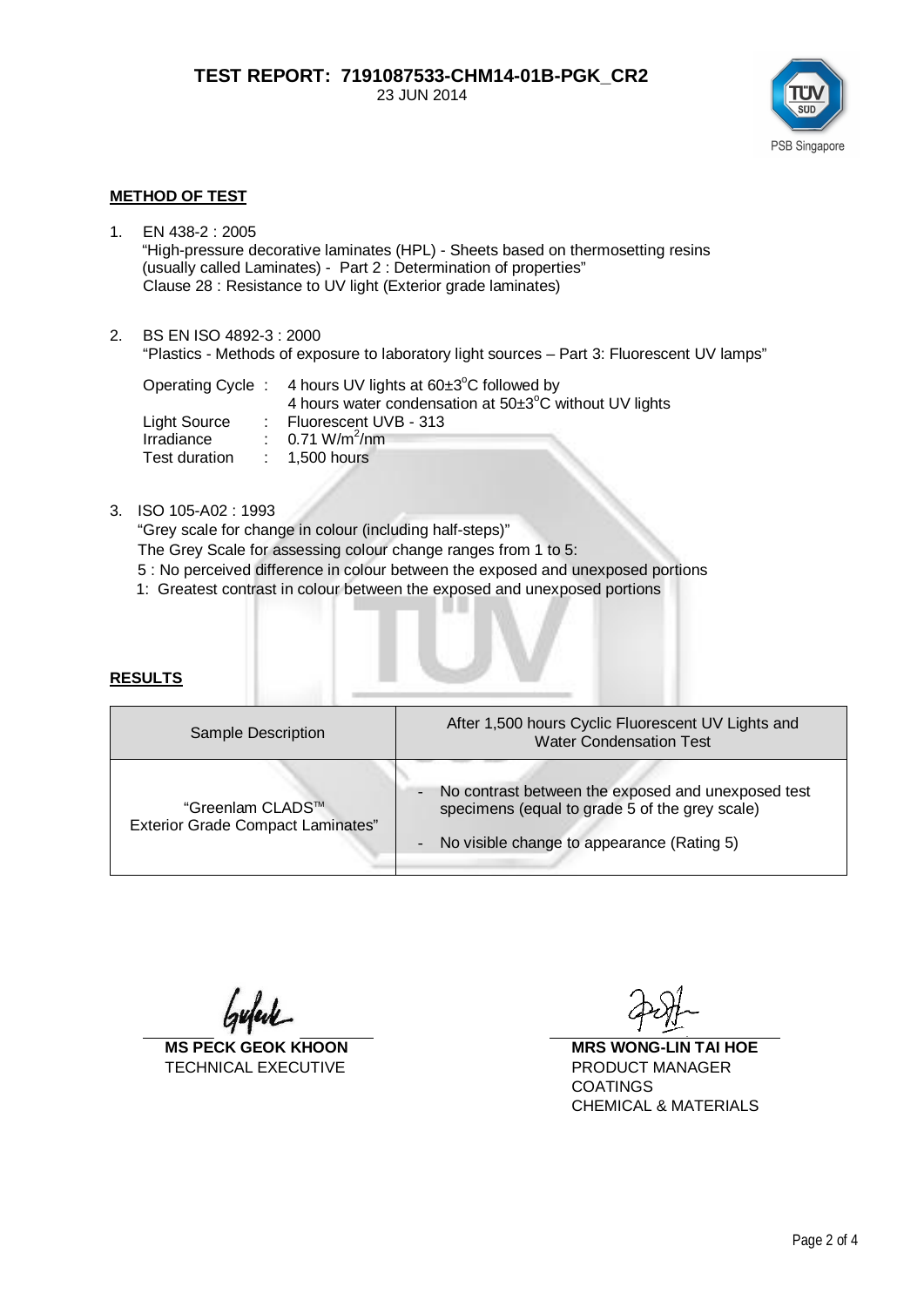### **TEST REPORT: 7191087533-CHM14-01B-PGK\_CR2** 23 JUN 2014





# "Greenlam CLADSTM Exterior Grade Compact Laminates"

 Figure 1. Before Test Figure 2. After 1,500 hours Cyclic Fluorescent UV Lights and Water Condensation Test